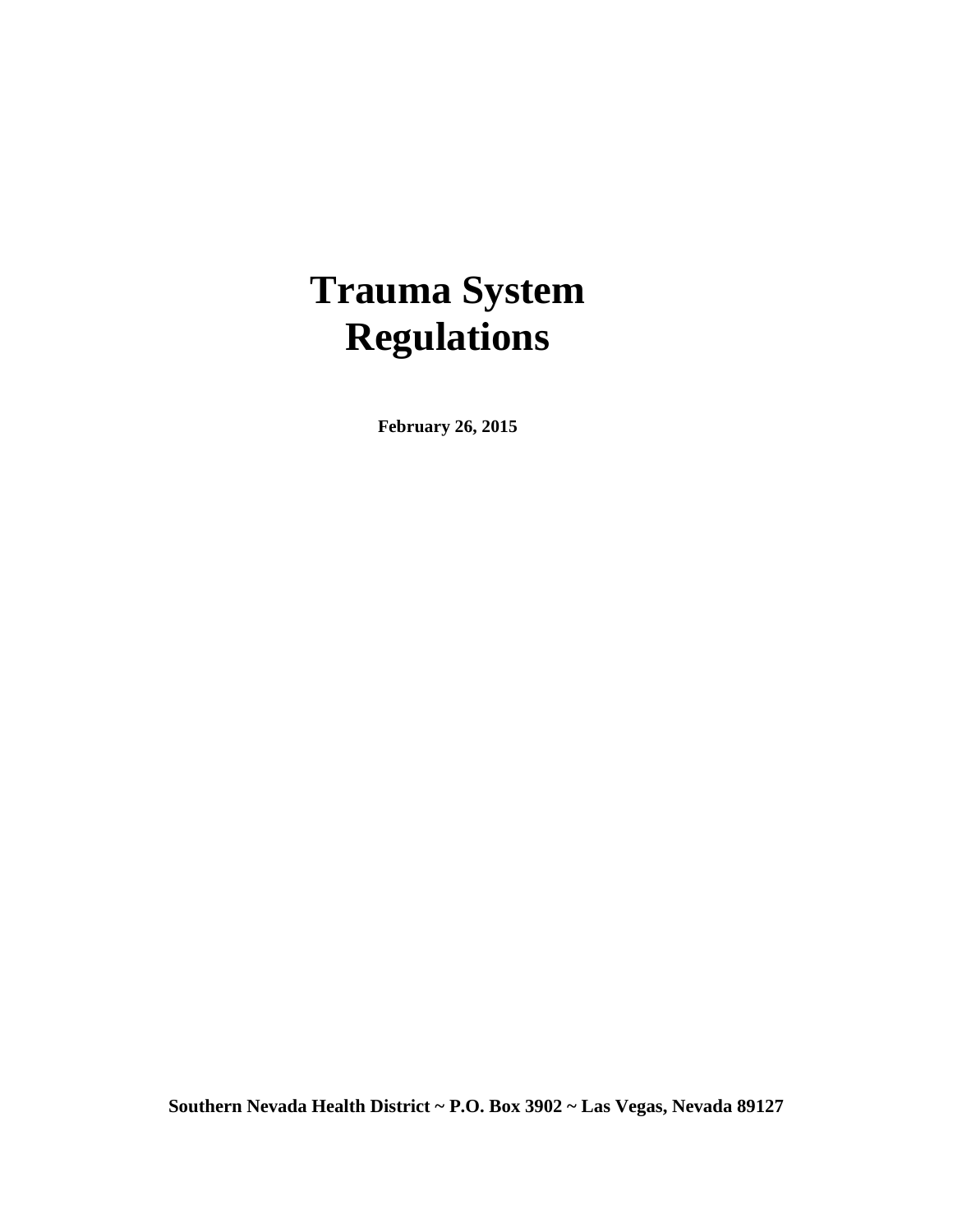#### TRAUMA SYSTEM REGULATIONS

WHEREAS, the Southern Nevada Health District (SNHD) has been established by the County of Clark and the cities of Las Vegas, North Las Vegas, Henderson, Mesquite, and Boulder City as the public health authority for those entities and, pursuant to Nevada Revised Statutes (NRS) Chapter 439, has jurisdiction over all public health matters in the Health District; and

WHEREAS, the Southern Nevada District Board of Health (Board) is the governing body of the SNHD, and is authorized to adopt regulations to standardize the trauma system in the interest of the public health, and to protect and promote the public health and safety in the geographical area subject to the jurisdiction of the Health District and is specifically authorized to adopt regulations regarding the designation of hospitals as Centers for the Treatment of Trauma as per NRS 450B.237.

WHEREAS, failure to establish a trauma system plan constitutes a hazard to public health and welfare, the Board finds that the regulation of hospitals as Centers for the Treatment of Trauma does affect the public health, and finds that it is necessary to adopt Southern Nevada Health District Regulations Governing Trauma Systems to promote and regulate a comprehensive trauma system plan; and

WHEREAS, the Board believes that the following Regulations are designed to protect and promote the public health and safety, it does therefore publish, promulgate, and order compliance within Clark County, Nevada with the substantive and procedural requirements hereinafter set forth.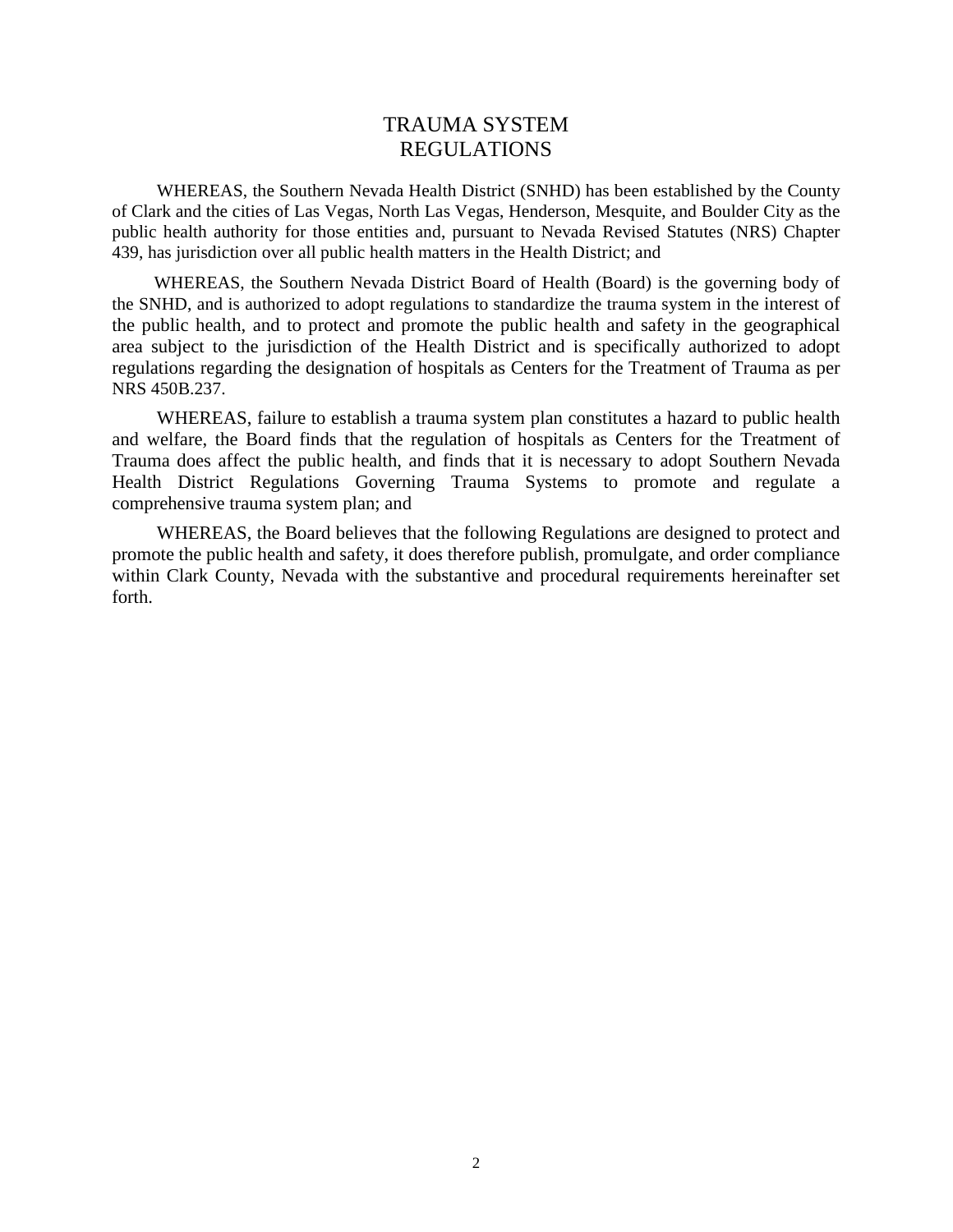# **TERMS AND ACRONYMS**

| ACS ----------------------------------- means American College of Surgeons                            |
|-------------------------------------------------------------------------------------------------------|
| <b>COBRA</b> ------------------------------ means Consolidated Omnibus Budget Reconciliation Act      |
| MAB -------------------------------- means Medical Advisory Board                                     |
| NAC --------------------------------- means Nevada Administrative Code                                |
| NRS ---------------------------------- means Nevada Revised Statutes                                  |
| <b>OEMSTS</b> ---------------------------- means Office of Emergency Medical Services & Trauma System |
| RTAB -------------------------------- means Regional Trauma Advisory Board                            |
| SNHD ------------------------------- means Southern Nevada Health District                            |
| TMAC ------------------------------- means Trauma Medical Audit Committee                             |

 $\sim$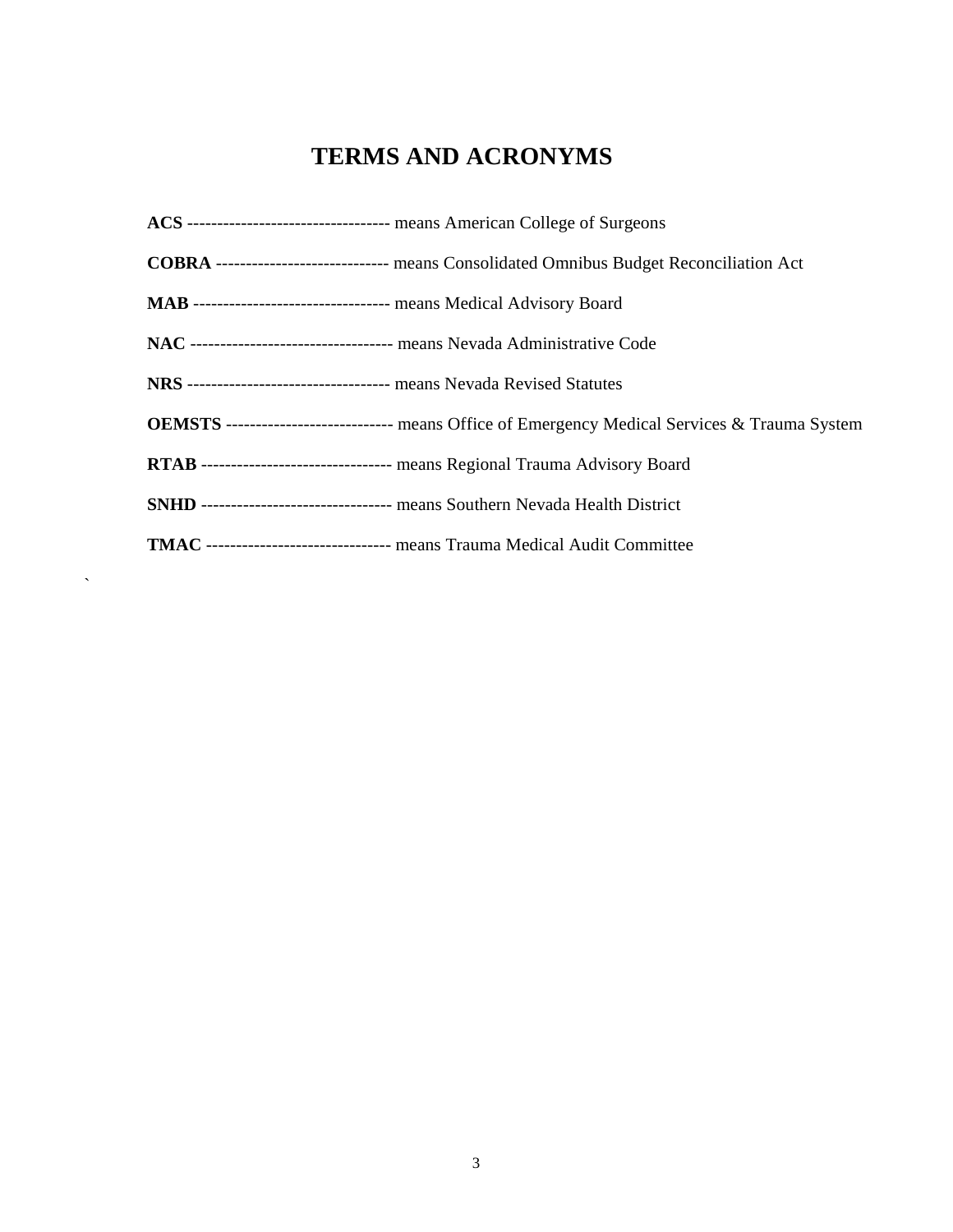# **TABLE OF CONTENTS**

| $\sim$<br>- Jenn |  |
|------------------|--|

Section Page

## **TRAUMA SYSTEM ADMINISTRATION**

#### **CENTER FOR THE TREATMENT OF TRAUMA OR PEDIATRIC CENTER FOR THE TREATMENT OF TRAUMA AUTHORIZATION PROCESS**

| 300.300 Duration of Authorization; Renewal of Authorization; and Provisional Authorization of a   |  |
|---------------------------------------------------------------------------------------------------|--|
| Center for the Treatment of Trauma or Pediatric Center for the Treatment of Trauma  13            |  |
|                                                                                                   |  |
| 300.500 Denial of Initial or Renewal Application for Authorization or Suspension or Revocation of |  |
|                                                                                                   |  |
| 300.600 Withdrawal of Existing Authorization by the Center for the Treatment of Trauma or         |  |
|                                                                                                   |  |
| 300.700 Appeal Process for Denial of Application for Initial or Renewal Authorization or          |  |
|                                                                                                   |  |
|                                                                                                   |  |

# **REGIONAL TRAUMA ADVISORY BOARD**

|--|--|--|--|--|

## **TRAUMA MEDICAL AUDIT COMMITTEE**

|--|--|--|--|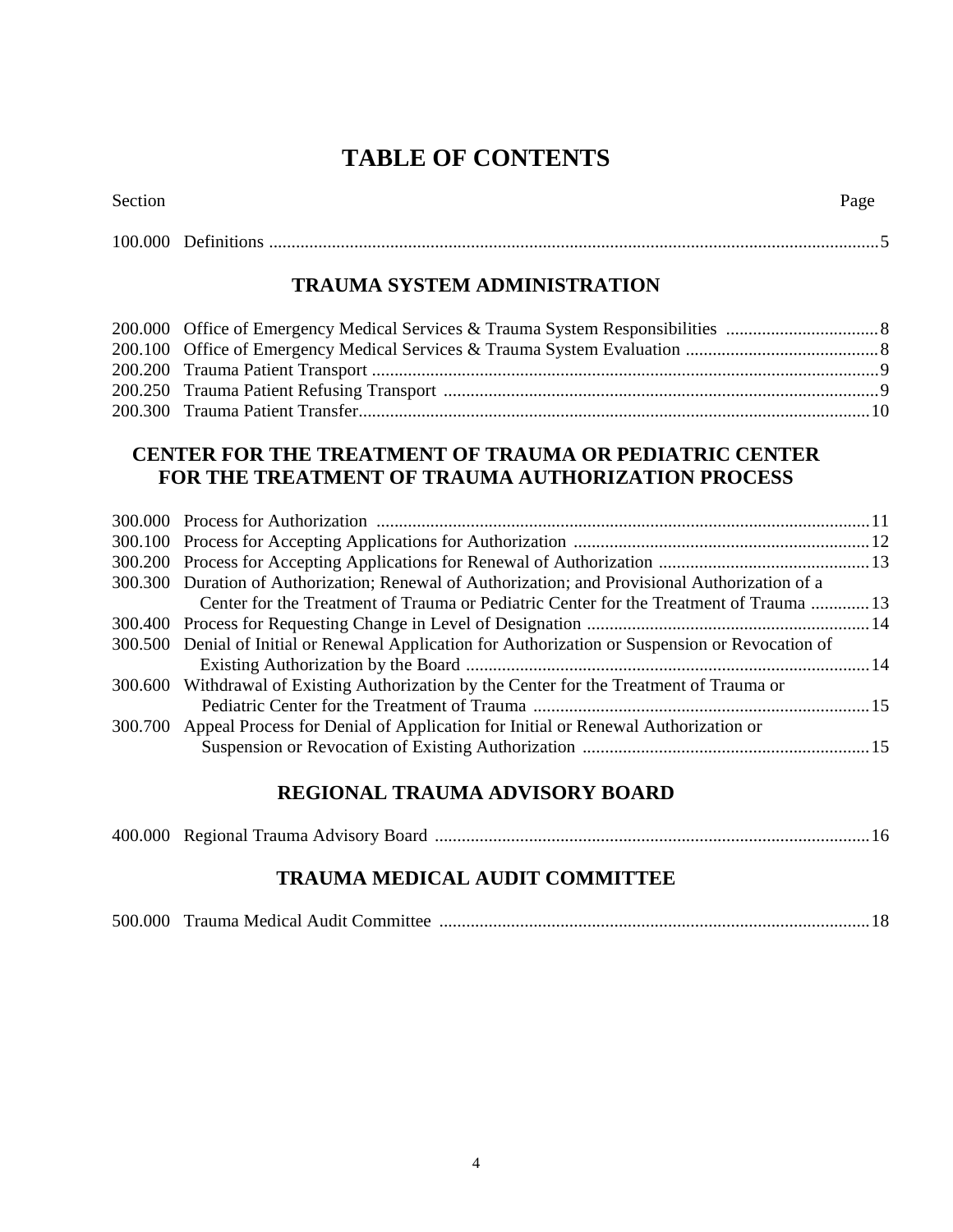# **SECTION 100 DEFINITIONS**

- **100.000 DEFINITIONS.** When a word or term is capitalized, within the body of these Regulations, it shall have the meaning ascribed to it as defined in subsections 100.010 to 100.170 of these Regulations. Unless otherwise expressly stated, words not defined herein shall be given their common and ordinary meaning. The words "shall" and "will" are mandatory; and the word "may" is permissive.
- **100.010 "AUTHORIZATION"** means the process by which the Board confirms a general hospital licensed in this State has met the requirements pursuant to the provisions of Section 300 of these Regulations which demonstrates the facility's capacity, capability and commitment to pursue Designation by the Nevada Division of Public and Behavioral Health as a Center for the Treatment of Trauma or Pediatric Center for the Treatment of Trauma.
- **100.020 "BOARD"** means the Southern Nevada District Board of Health.
- **100.025 "CATCHMENT AREA"** means the geographical area described by a Center for the Treatment of Trauma of Trauma or Pediatric Center for the Treatment of Trauma in its plan for providing treatment for trauma as the area served by that center.
- **100.030 "CENTER FOR THE TREATMENT OF TRAUMA"** means a general hospital licensed in this State that can care for Patients of all ages and both genders and which has been designated as a Level I, II or III center by the administrator of the Nevada Division of Public and Behavioral Health, pursuant to the provisions of NAC 450B.780 to 450B.875, inclusive; in accordance with the American College of Surgeons trauma center classification scheme.
- **100.040 "DESIGNATION"** means the process by which the Nevada Division of Public and Behavioral Health confirms a general hospital licensed in this State has met the requirements of a Center for the Treatment of Trauma or Pediatric Center for the Treatment of Trauma, pursuant to the provisions of NAC 450B.780 to 450B.875, inclusive.
- **100.042 "DISTRICT PROCEDURE"** means Southern Nevada Health District Standard Operating Procedure.
- **100.044 "HEALTH AUTHORITY"** shall have the meaning ascribed to it in NRS 450B.077 that states, "Health Authority means:
	- 1. In a county whose population is less than 700,000, the Division.
	- 2. In a county whose population is 700,000 or more, the district board of health."
- **100.046 "HEALTH DISTRICT" or "DISTRICT"** means the Southern Nevada Health District, its officers and authorized agents.
- **100.048 "HEALTH DISTRICT OFFICE OF EMSTS" or "OEMSTS"** means the staff of the Health District charged with the responsibility of administering and regulating the Emergency Medical Services & Trauma System in Clark County.
- **100.050 "HEALTH OFFICER"** means the Chief Health Officer of the Southern Nevada Health District or the Chief Health Officer's designee.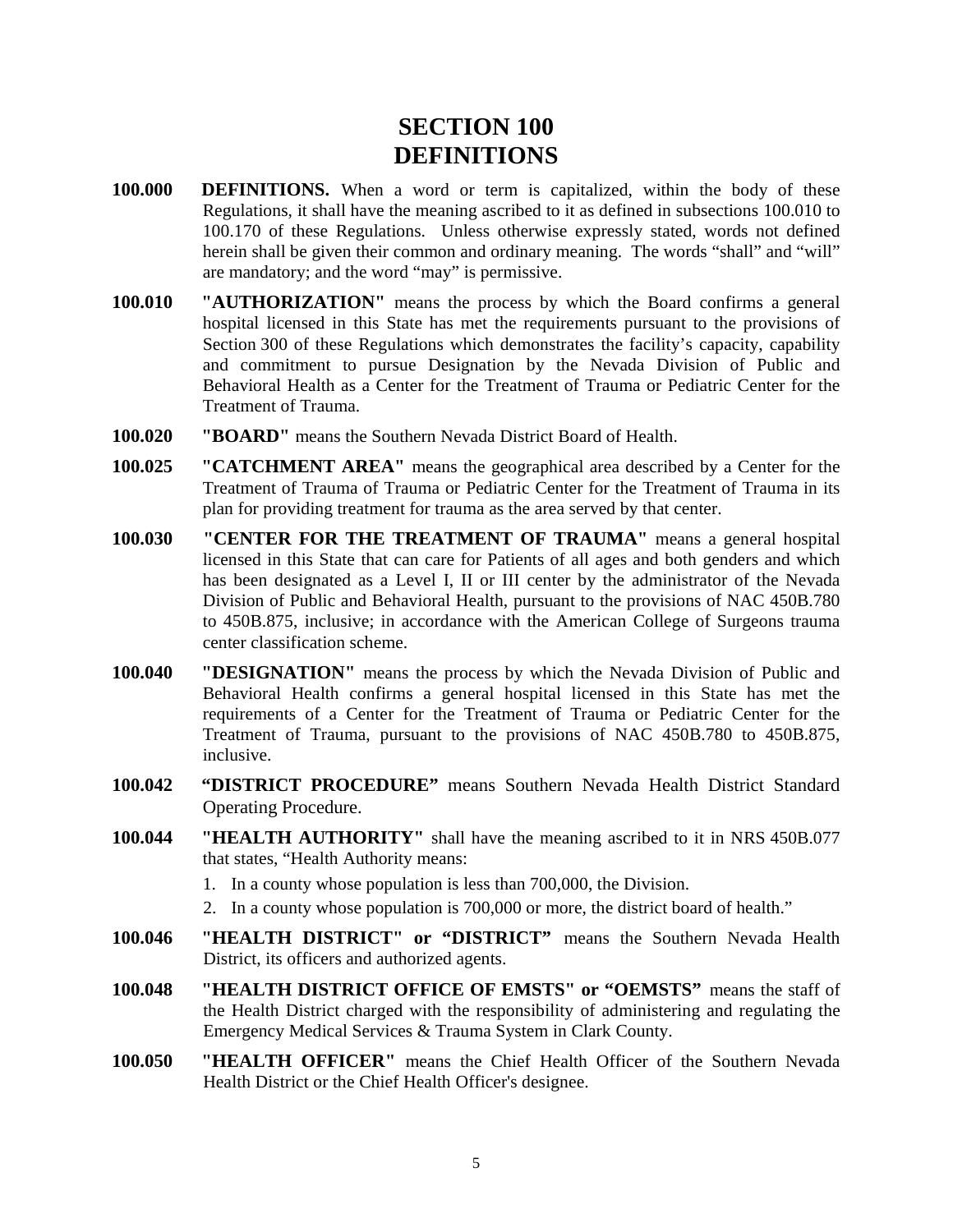- **100.055 "INJURY SEVERITY SCORE"** means an anatomical scoring system that provides an overall score for Patients with multiple injuries.
- **100.060 "MEDICAL ADVISORY BOARD"** means a Board appointed by the Health Officer consisting of one medical director and one operations director for each permitted agency which advises the Health Officer and Board on matters pertaining to the Emergency Medical Services system in Clark County.
- **100.065 "PATIENT"** means any individual that meets at least one (1) of the following criteria: 1) A Person who has a complaint or mechanism suggestive of potential illness or injury; 2) A Person who has obvious evidence of illness or injury; or 3) A Person identified by an informed  $2<sup>nd</sup>$  or  $3<sup>rd</sup>$  party caller as requiring evaluation for potential illness or injury.
- **100.070 "PATIENT WITH A MAJOR TRAUMA"** means a person who has sustained an acute injury which has:
	- 1. The potential of being fatal or producing a major disability; and/or
	- 2. An injury severity score that is greater than 15.
- **100.080 "PATIENT WITH TRAUMA"** means a person who has sustained injury and meets the Triage Criteria used to evaluate the condition of the Patient.
- **100.085 "PEDIATRIC CENTER FOR THE TREATMENT OF TRAUMA"** means a general hospital licensed in this State that can provide comprehensive surgical, medical and nursing care for Patients who are less than 15 years of age and which has been designated as a Level I or II pediatric center by the administrator of the Nevada Division of Public and Behavioral Health, pursuant to the provisions of NAC 450B.780 to 450B.875, inclusive; in accordance with the American College of Surgeons trauma center classification scheme.
- **100.090 "PERMITTEE"** means the person who holds a permit issued by the Southern Nevada Health District authorizing the provision of emergency medical care in Clark County through an ambulance service, air ambulance service, or firefighting agency.
- **100.095 "PHYSICIAN"** means a Person licensed by the Nevada State Board of Medical Examiners or the Nevada State Board of Osteopathic Medicine to practice medicine in Nevada.
- **100.098 "PREHOSPITAL CARE RECORD"** means a form or format, approved by the Health Officer, used for the reporting of Emergency Medical Care rendered by licensed Attendants.
- **100.100 "RECEIVING FACILITY"** means a medical facility as approved by the Health Officer.
- **100.120 "SYSTEM FOR PROVIDING TREATMENT FOR TRAUMA"** means a formally organized arrangement of resources providing health care which is described in writing by a Center for the Treatment of Trauma or Pediatric Center for the Treatment of Trauma and approved by the Board and the Nevada Division of Public and Behavioral Health whereby a Patient With Trauma is treated at a designated Center for the Treatment of Trauma or Pediatric Center for the Treatment of Trauma.
- **100.130 "TRANSFER"** means the prearranged movement of a Patient by ambulance or air ambulance from one (1) hospital to another hospital, a medical facility, a home or other location.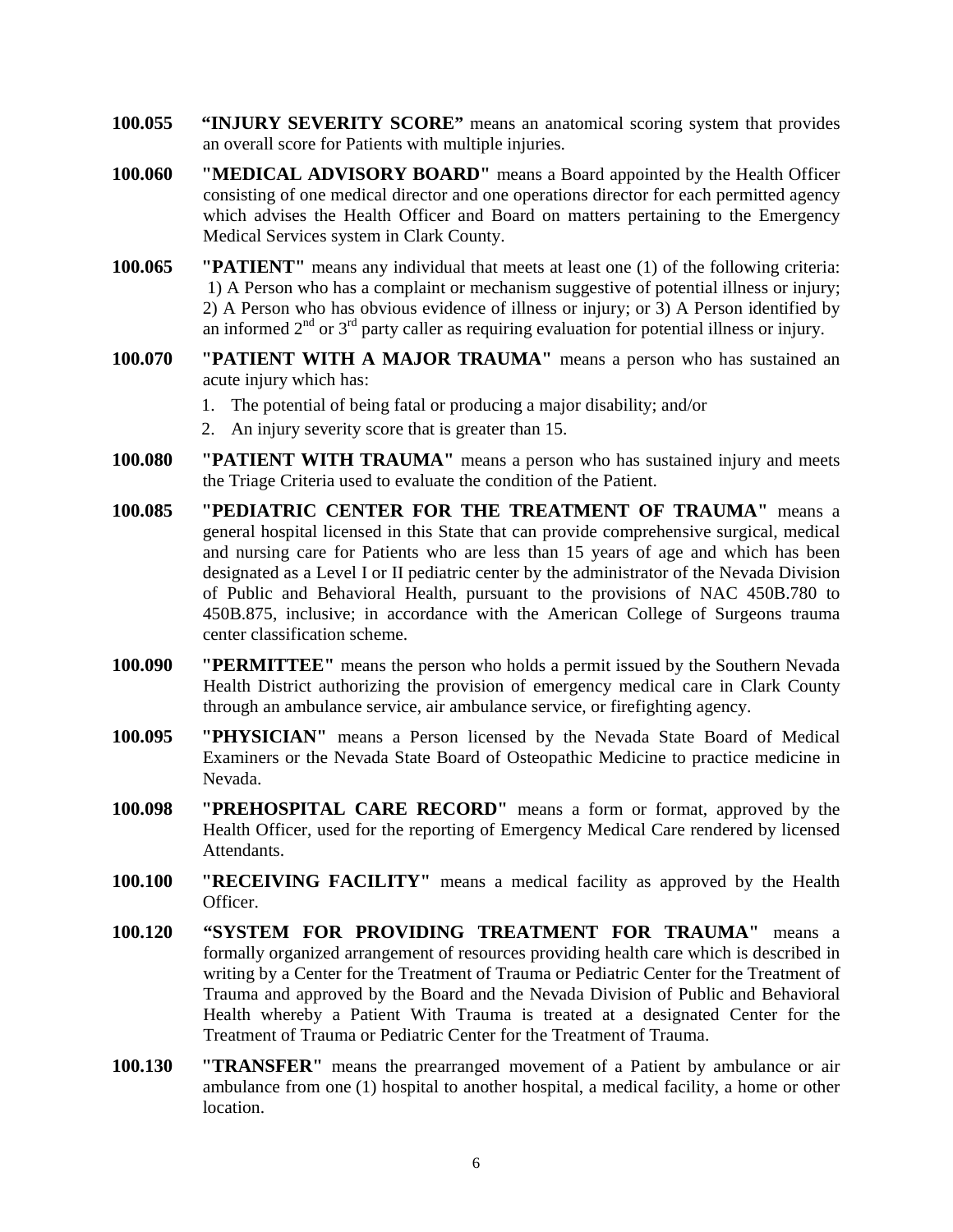- **100.140 "TRANSPORT"** means the movement of a Patient by ambulance or air ambulance from the scene of an emergency to a designated Center for the Treatment of Trauma, Pediatric Center for the Treatment of Trauma, or medical facility as approved by the Health Officer.
- **100.150 "TRIAGE CRITERIA"** means a measure or method of assessing the severity of a person's injuries which is used to evaluate the Patient's condition in the field and is based on anatomical considerations, physiological conditions and the mechanism of injury as outlined in the Clark County EMS System Trauma Field Triage Criteria Protocol.
- **100.160 "VERIFICATION"** means the process by which the American College of Surgeons confirms that a hospital licensed in this State is capable of performing as a Center for the Treatment of Trauma or Pediatric Center for the Treatment of Trauma and meets the criteria contained in the current "*Resources for Optimal Care of the Injured Patient*." Verification by the American College of Surgeons is an integral part of the State's Designation process as outlined in NAC 450B.820.
- **100.170 ADOPTION OF PUBLICATION BY REFERENCE.** The most recent edition of "*Resources for Optimal Care of the Injured Patient*" published by the American College of Surgeons is hereby adopted by reference.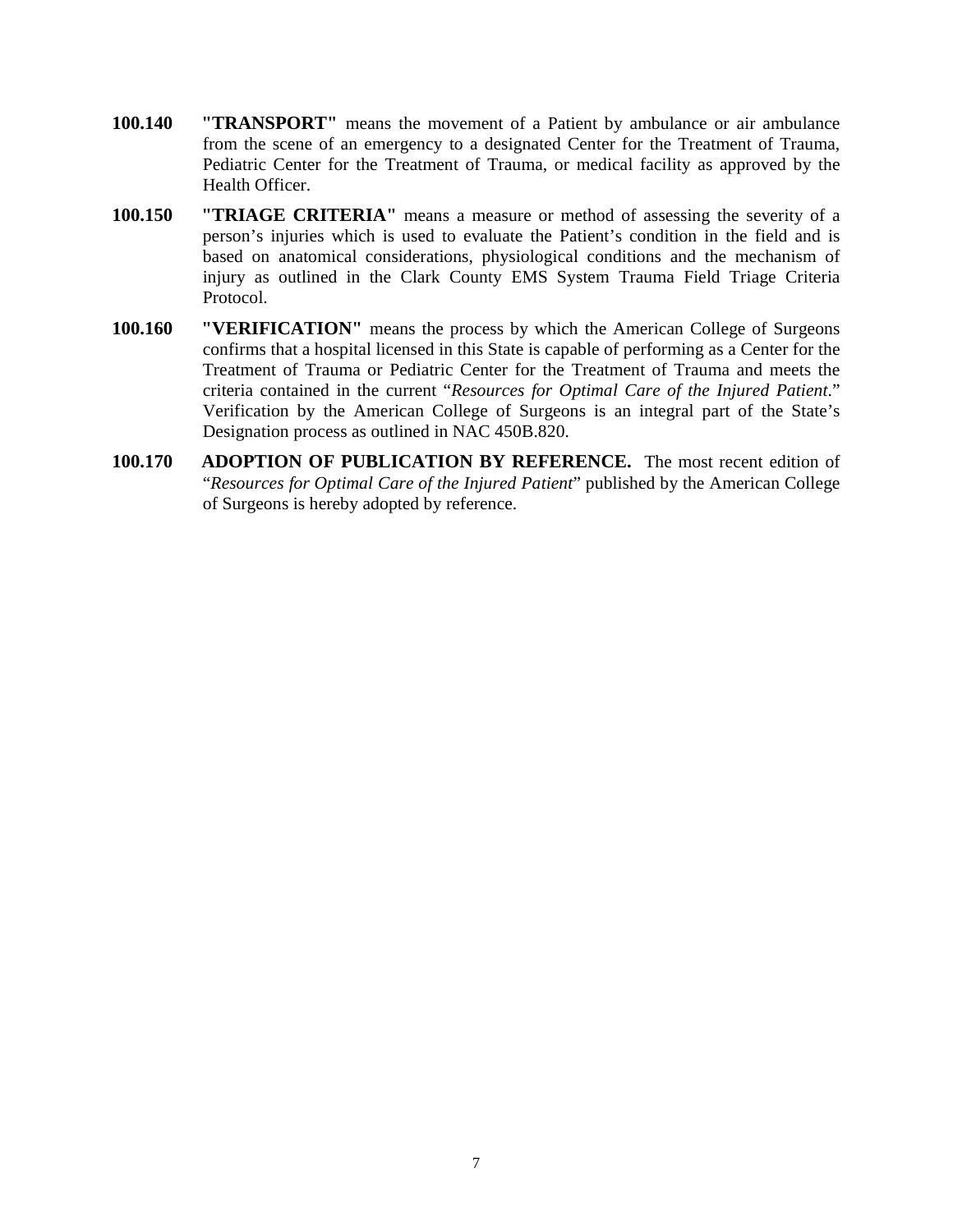#### **SECTION 200 TRAUMA SYSTEM ADMINISTRATION**

- **200.000 OFFICE OF EMERGENCY MEDICAL SERVICES & TRAUMA SYSTEM RESPONSIBILITIES.** The OEMSTS shall establish standards related to the structure and operation of the trauma system in Clark County to include a program for planning, developing, coordinating, maintaining, modifying and improving the system. The general responsibilities are as follows:
	- I. Coordinate with Centers for the Treatment of Trauma or Pediatric Centers for the Treatment of Trauma and public and private agencies in the development and implementation of programs dedicated to injury prevention and public education about the trauma system.
	- II. Establish catchment areas for Centers for the Treatment of Trauma or Pediatric Centers for the Treatment of Trauma to facilitate timely transportation of trauma Patients from the scene of an emergency and not for the purposes of restricting referral of Patients requiring Transfer to a higher level of care.
	- III. Coordinate with permitted emergency medical service agencies to ensure appropriate Transport and Transfer of Patients within the trauma system.
	- IV. Coordinate with all hospitals and rehabilitation services, to facilitate appropriate access to and utilization of resources to provide a full spectrum of trauma care to injured Patients.
	- V. Develop and implement a regional trauma performance improvement plan.
	- VI. Serve as a central repository for trauma data collection, organization, analysis, and reporting.
	- VII. Establish criteria which are consistent with state and national standards to determine the optimal number and level of Centers for the Treatment of Trauma or Pediatric Centers for the Treatment of Trauma to be authorized based upon the availability of resources and the ability to distribute Patients to ensure timely access to definitive care.
	- VIII. Develop and implement a procedure for accepting and processing an application from a hospital requesting initial Authorization or renewal of Authorization as a Center for the Treatment of Trauma or Pediatric Center for the Treatment of Trauma from the Board, including applicable fees.
	- IX. Coordinate with members of the public safety, public health and emergency care communities to plan a systematic response to mass casualty events.
- **200.100 OFFICE OF EMERGENCY MEDICAL SERVICES & TRAUMA SYSTEM EVALUATION.** The OEMSTS shall develop a trauma performance improvement plan to provide continuous assessment of the structure, functions and outcomes of the system. The plan shall include, but not be limited to the following components:
	- I. An internal audit process whereby each Center for the Treatment of Trauma or Pediatric Center for the Treatment of Trauma shall implement a formal, validated performance improvement and Patient safety program that demonstrates their ability to monitor, evaluate and ensure quality of care within their institution.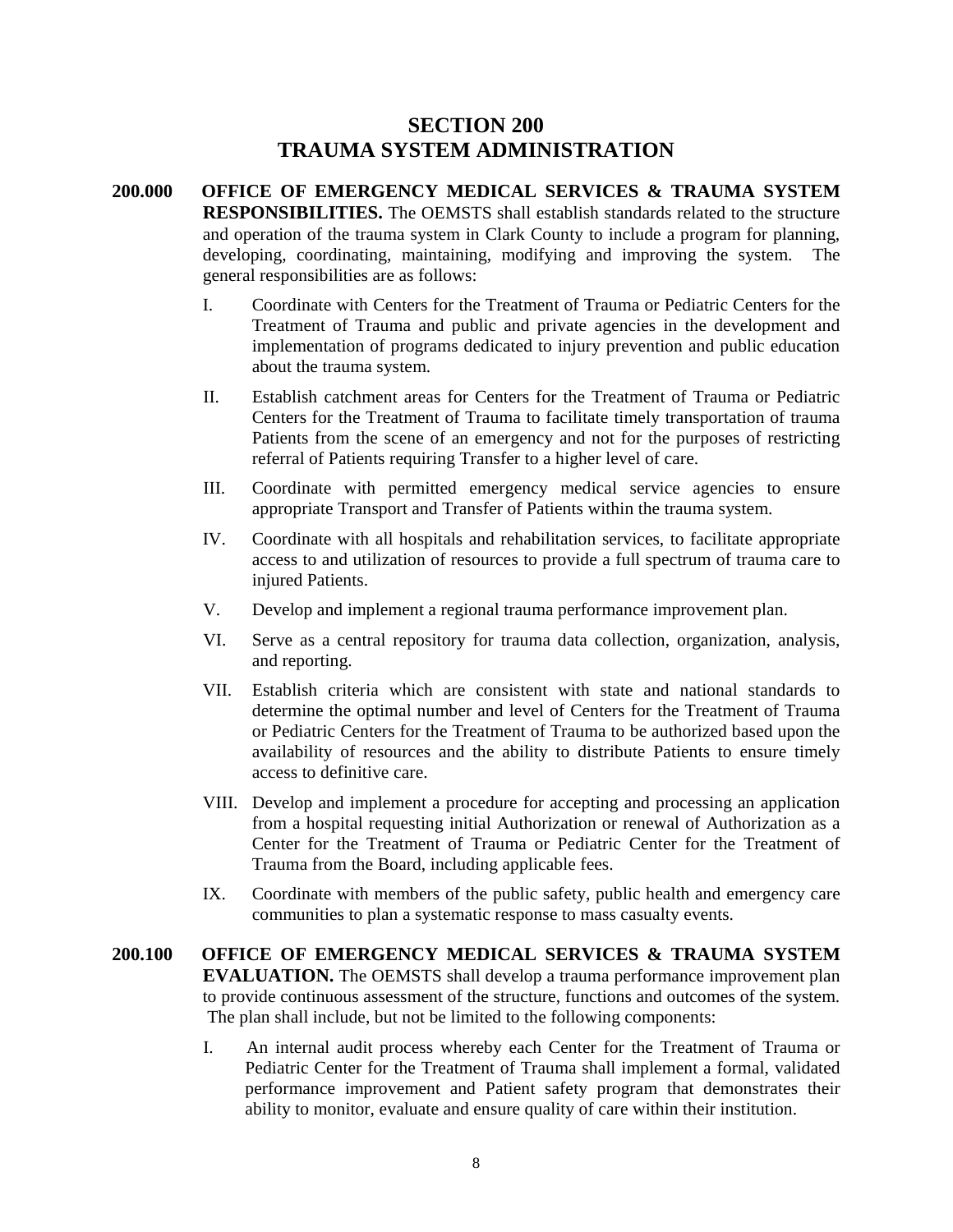- II. An external audit process whereby periodic reviews of each Center for the Treatment of Trauma or Pediatric Center for the Treatment of Trauma may be conducted by the Nevada Division of Public and Behavioral Health and/or the OEMSTS to determine compliance with applicable State statutes and regulations.
- III. Initial and renewal verification review site visits of each Level I, II, and III Center for the Treatment of Trauma or Level I and II Pediatric Center for the Treatment of Trauma conducted by the ACS at least every three (3) years.

Adoption and implementation of a standardized system to collect and manage data from permitted emergency medical service agencies, Centers for the Treatment of Trauma or Pediatric Centers for the Treatment of Trauma, hospitals and other healthcare organizations, as appropriate. The conditions shall be as follows:

- A. The requested data will be specific to planning, research and evaluation of the effectiveness of the trauma system, as determined by the OEMSTS and RTAB.
- B. All Centers for the Treatment of Trauma or Pediatric Centers for the Treatment of Trauma and hospitals that receive trauma Patients shall provide data when requested.
- C. The OEMSTS will provide periodic reports on the performance of the trauma system, at least every two years.
- IV. Development of a multidisciplinary medical peer review committee to review and evaluate trauma care in the system, monitor trends in system performance and make recommendations for system improvements.
- **200.200 TRAUMA PATIENT TRANSPORT.** Trauma Patients transported by a Permittee authorized to provide emergency medical care in Clark County shall be delivered to a receiving facility, as approved by the Health Officer, in accordance with the procedures and protocols recommended by the Medical Advisory Board and authorized by the Health Officer.

#### **200.250 TRAUMA PATIENT REFUSING TRANSPORT.**

- I. If a Patient at the scene of an emergency refuses to be transported to a Center for the Treatment of Trauma or Pediatric Center for the Treatment of Trauma after a determination has been made that the Patient's physical condition meets the Triage Criteria requiring transport to the trauma center, the person providing emergency medical care shall evaluate the decision-making capacity of the Patient. If he determines that the Patient is competent, the Patient must be advised of the risks of not receiving further treatment at the trauma center.
- II. If the Patient continues to refuse to be transported to the Center for the Treatment of Trauma or Pediatric Center for the Treatment of Trauma, the person providing emergency medical care shall request the Patient to sign a release of medical assistance statement in accordance with the procedures and protocols recommended by the Medical Advisory Board and authorized by the Health Officer.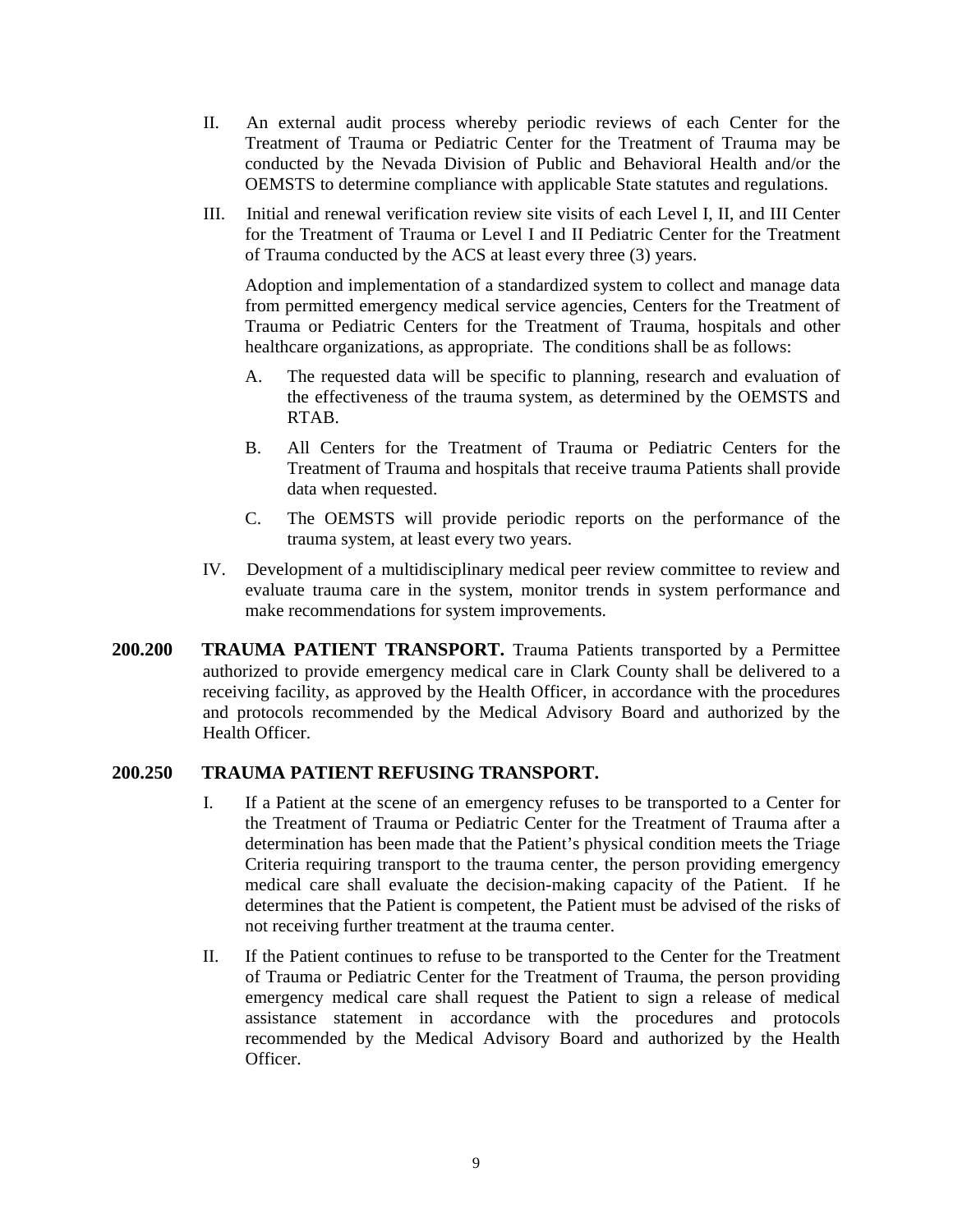#### **200.300 TRAUMA PATIENT TRANSFER.**

- I. Trauma Patients may be transferred to Centers for the Treatment of Trauma or Pediatric Centers for the Treatment of Trauma providing that:
	- A. Any Transfer shall be, as determined by the physician of record, medically prudent and conducted according to the most recently established guidelines under the Consolidated Omnibus Budget Reconciliation Act (COBRA) and subsequent announcements.
	- B. The Transfer, when performed by a Permittee authorized to provide emergency medical care in Clark County, shall be conducted in accordance with the procedures and protocols recommended by the Medical Advisory Board and authorized by the Health Officer.
- II. Hospitals shall establish written agreements with Centers for the Treatment of Trauma or Pediatric Centers for the Treatment of Trauma for consultation and to facilitate Transfer of trauma Patients requiring a higher level of care.
- III. Hospitals receiving trauma Patients shall participate in the trauma system quality improvement activities for those Patients who have been treated at their facility and/or transferred from their facility.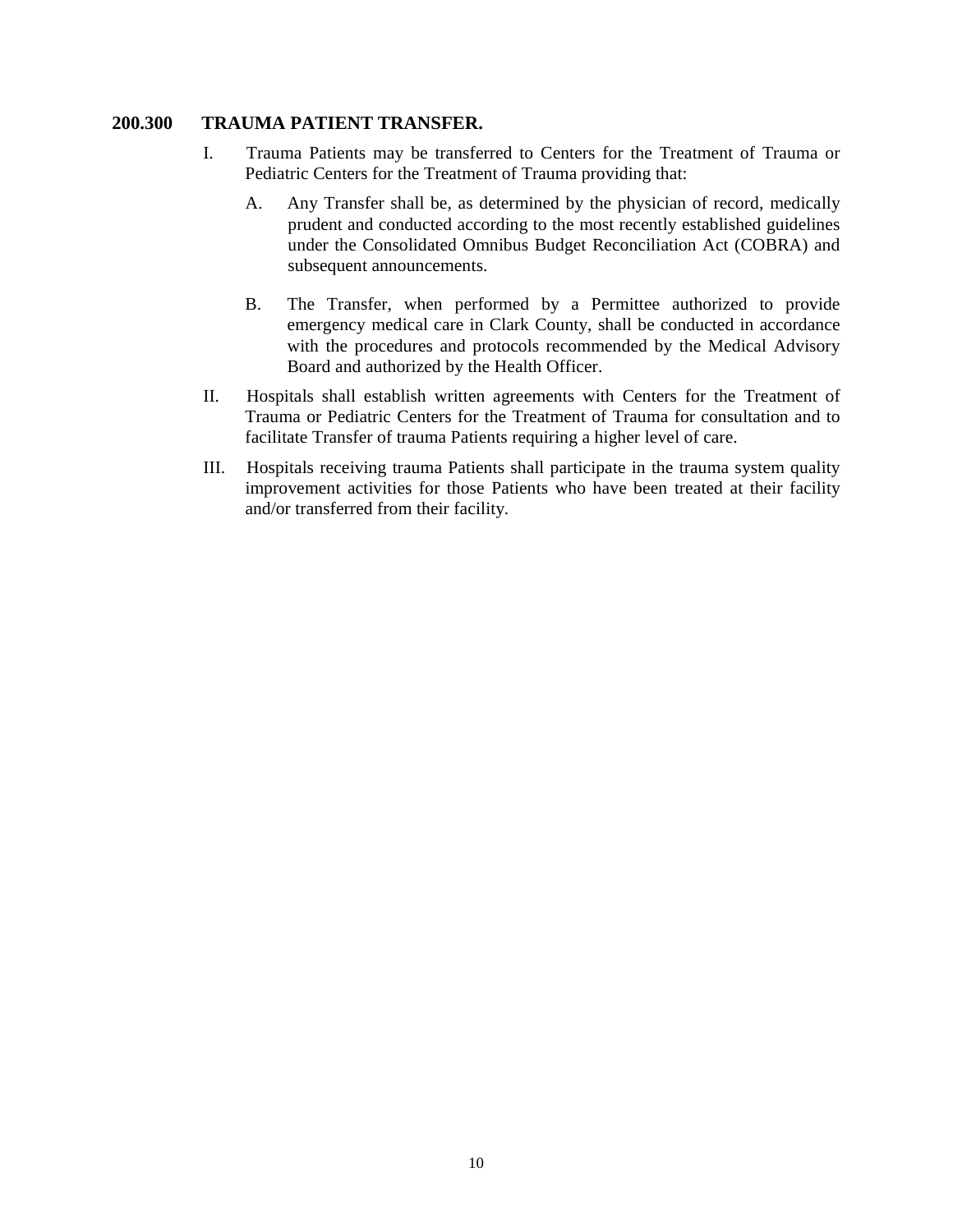# **SECTION 300 CENTER FOR THE TREATMENT OF TRAUMA OR PEDIATRIC CENTER FOR THE TREATMENT OF TRAUMA AUTHORIZATION PROCESS**

- **300.000 PROCESS FOR AUTHORIZATION.** Any hospital that desires Designation as a Center for the Treatment of Trauma or Pediatric Center for the Treatment of Trauma in Clark County shall first request Authorization from the Board.
	- I. The Board shall determine the needs of the Clark County trauma system based on evidence obtained through continuous evaluation of the system assessing the volume, acuity and geographic distribution of Patients requiring trauma care; and the location, depth and utilization of trauma resources in the system.
		- A. The Board's approval of a request for Authorization will be based on a demonstrated need for additional trauma services that cannot be met by existing Centers for the Treatment of Trauma or Pediatric Centers for the Treatment of Trauma.
		- B. The accepted standards for trauma Transport, treatment and referral established by the Board shall be based on those recommended by the ACS.
		- C. All Level I, II and III Centers for the Treatment of Trauma or Level I and II Pediatric Centers for the Treatment of Trauma in Clark County must be verified by the ACS at the appropriate level.
	- II. There are two options for hospitals to apply for Authorization as a Center for the Treatment of Trauma or Pediatric Center for the Treatment of Trauma utilizing the "District Procedure for Authorization as a Center for the Treatment of Trauma or Pediatric Center for the Treatment of Trauma".
		- A. If a need is identified, the Board shall publish a request for proposal for the addition of a Center for the Treatment of Trauma or Pediatric Center for the Treatment of Trauma or for a change in level of Authorization for an existing Center for the Treatment of Trauma or Pediatric Center for the Treatment of Trauma; or
		- B. A hospital may submit an application for Authorization as a Center for the Treatment of Trauma or Pediatric Center for the Treatment of Trauma, at any time, in accordance with these Regulations.
	- III. If a demonstrated need in the system exists and the hospital meets the requirements defined in the "District Procedure for Authorization as a Center for the Treatment of Trauma or Pediatric Center for the Treatment of Trauma" the Board may grant Authorization.
	- IV. A hospital shall be authorized as a Center for the Treatment of Trauma or Pediatric Center for the Treatment of Trauma according to a graduated process wherein initial Authorization shall be granted at Level III only.
	- V. At the time for renewal of Authorization, a designated Level III Center for the Treatment of Trauma may apply for:
		- A. Renewal of Authorization as a Level III Center for the Treatment of Trauma;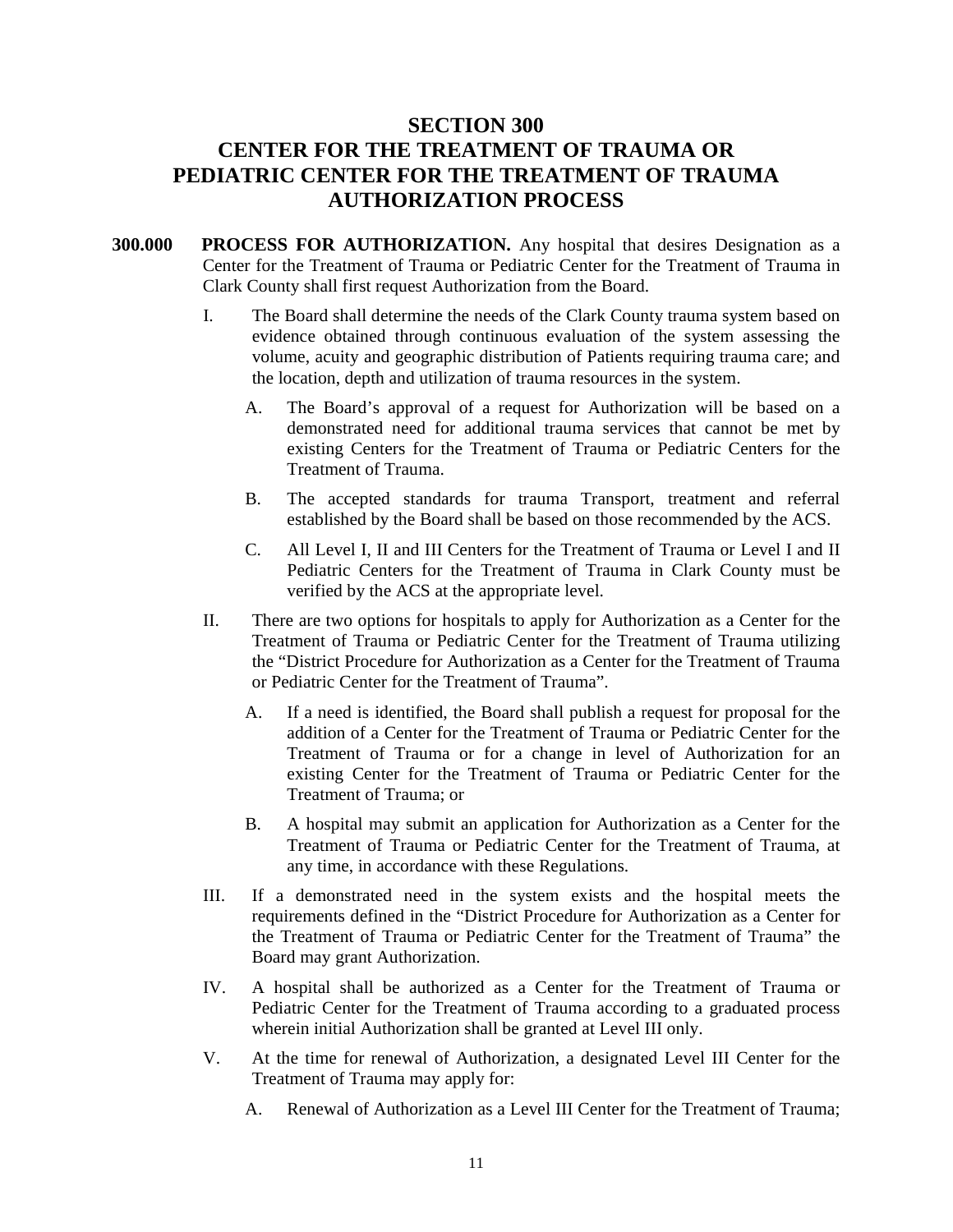or

- B. Initial Authorization as a Level I or II Center for the Treatment of Trauma or Level I or II Pediatric Center for the Treatment of Trauma.
- VI. The provisions of this subsection do not prohibit a hospital that has been designated as:
	- A. A Level II Center for the Treatment of Trauma from applying for initial Authorization as a Level I Center for the Treatment of Trauma, at any time; or
	- B. A Level I or II Center for the Treatment of Trauma from applying for initial Authorization as a Level I or II Pediatric Center for the Treatment of Trauma, at any time.
- VII. Upon successful completion of the Designation process outlined in NAC 450B.817 - 450B.828, including ACS Verification, the Nevada Division of Public and Behavioral Health will issue written notification of Designation at the level verified by the ACS.

#### **300.100 PROCESS FOR ACCEPTING APPLICATIONS FOR AUTHORIZATION.** In order for the Board to consider issuing a letter of Authorization to a hospital requesting approval from the Board to be considered for Designation by the Nevada Division of Public and Behavioral Health as a Center for the Treatment of Trauma or Pediatric Center for the Treatment of Trauma in Clark County the following steps must be taken:

- I. Completion of an application for Authorization as a Center for the Treatment of Trauma or Pediatric Center for the Treatment of Trauma which includes a written agreement between the hospital and the Board which addresses:
	- A. The roles and responsibilities of an authorized and designated Center for the Treatment of Trauma or Pediatric Center for the Treatment of Trauma; and
	- B. The hospital's willingness to comply with the graduated process defined in these Regulations and in the "District Procedure for Authorization as a Center for the Treatment of Trauma or Pediatric Center for the Treatment of Trauma."
- II. Payment of appropriate fees as prescribed by the Board.
- III. Upon receipt and review of the application for Authorization as a Center for the Treatment of Trauma or Pediatric Center for the Treatment of Trauma, the OEMSTS staff will make a recommendation to the Board to approve or deny the application for Authorization based on the criteria outlined in the "District Procedure for Authorization as a Center for the Treatment of Trauma or Pediatric Center for the Treatment of Trauma."
- IV. Upon receipt of Authorization, the applicant may apply to the Nevada Division of Public and Behavioral Health for Designation.
- V. Upon successful completion of the Nevada Division of Public and Behavioral Health Designation process as outlined in NAC 450B.817 - 450B.828, including Verification by the ACS; the Nevada Division of Public and Behavioral Health will issue written notification of Designation as a Center for the Treatment of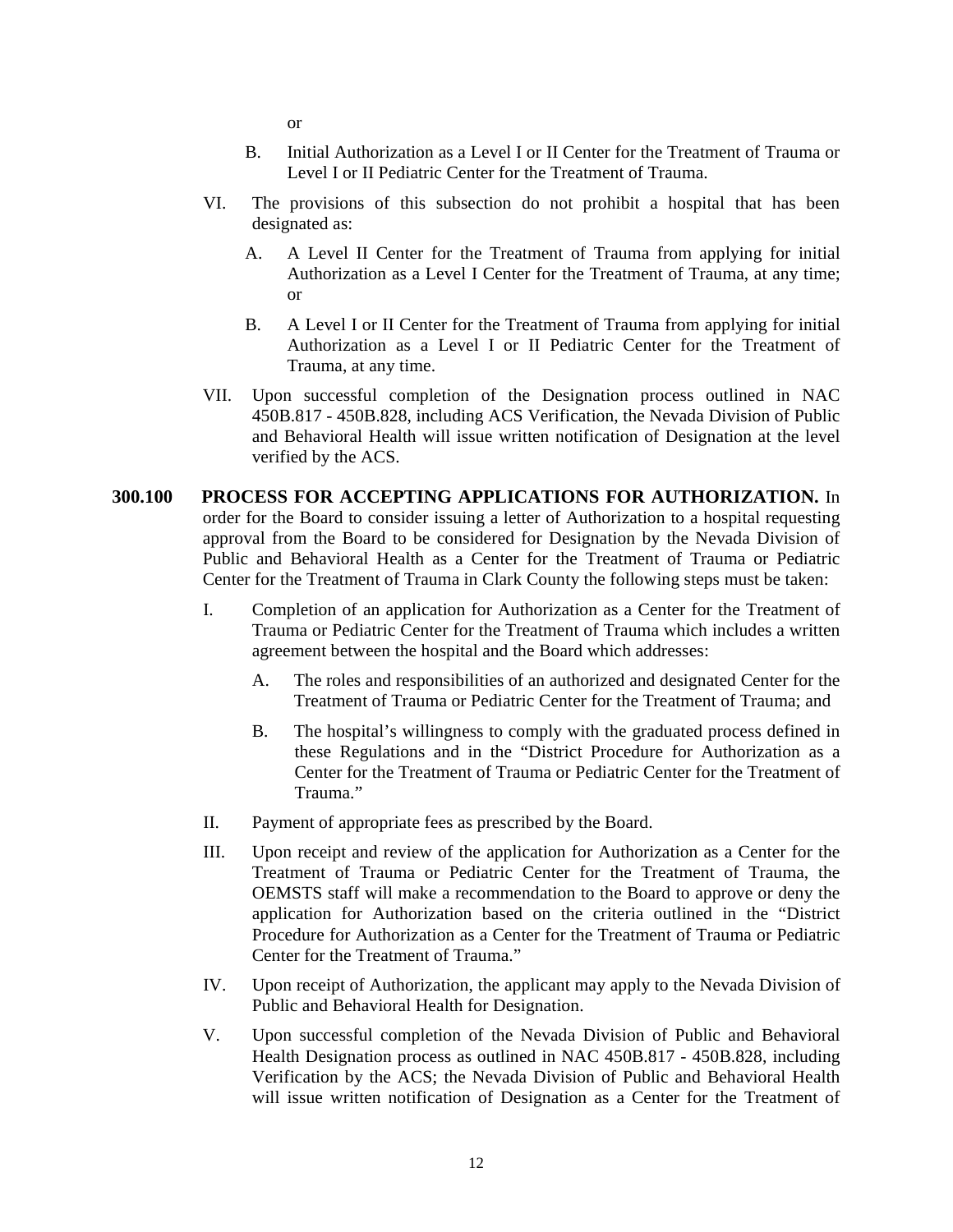Trauma or Pediatric Center for the Treatment of Trauma at the level verified by the ACS.

- **300.200 PROCESS FOR ACCEPTING APPLICATIONS FOR RENEWAL OF AUTHORIZATION.** Any hospital that desires renewal of Designation as a Center for the Treatment of Trauma or Pediatric Center for the Treatment of Trauma in Clark County shall first request renewal of Authorization from the Board.
	- I. In order for the Board to consider issuing a letter of Authorization to a hospital requesting approval from the Board to be considered for renewal of their Designation by the Nevada Division of Public and Behavioral Health as a Center for the Treatment of Trauma or Pediatric Center for the Treatment of Trauma the following steps must be taken:
		- A. Completion of an application as defined in the "District Procedure for Renewal of Authorization as a Center for the Treatment of Trauma or Pediatric Center for the Treatment of Trauma";
		- B. Payment of appropriate fees as prescribed by the Board.
	- II. Upon receipt and review of the application for renewal of Authorization as a Center for the Treatment of Trauma or Pediatric Center for the Treatment of Trauma, the OEMSTS staff will make a recommendation to the Board to approve or deny the application based on the criteria outlined in the "District Procedure for Renewal of Authorization as a Center for the Treatment of Trauma or Pediatric Center for the Treatment of Trauma."
	- III. Upon receipt of renewal of Authorization, the applicant may apply to the Nevada Division of Public and Behavioral Health for renewal of their Designation.
	- IV. Upon successful completion of the Nevada Division of Public and Behavioral Health renewal of Designation process as outlined in NAC 450B.8205, including renewal of Verification by the ACS, the Nevada Division of Public and Behavioral Health will issue written notification of Designation as a Center for the Treatment of Trauma or Pediatric Center for the Treatment of Trauma at the level verified by the ACS.
- **300.300 DURATION OF AUTHORIZATION; RENEWAL OF AUTHORIZATION; AND PROVISIONAL AUTHORIZATION OF A CENTER FOR THE TREATMENT OF TRAUMA OR PEDIATRIC CENTER FOR THE TREATMENT OF TRAUMA.** In accordance with the Nevada Division of Public and Behavioral Health Designation requirements outlined in NAC 450B.826 the following conditions apply:
	- I. Authorization as a Center for the Treatment of Trauma or Pediatric Center for the Treatment of Trauma shall be valid for the period of Designation by the Nevada Division of Public and Behavioral Health, but not more than three (3) years, except as otherwise provided in Section 300.300.
	- II. Renewal of Authorization as a Center for the Treatment of Trauma or Pediatric Center for the Treatment of Trauma shall be valid for the period of Designation by the Nevada Division of Public and Behavioral Health, but not more than three (3) years, except as otherwise provided in Section 300.300.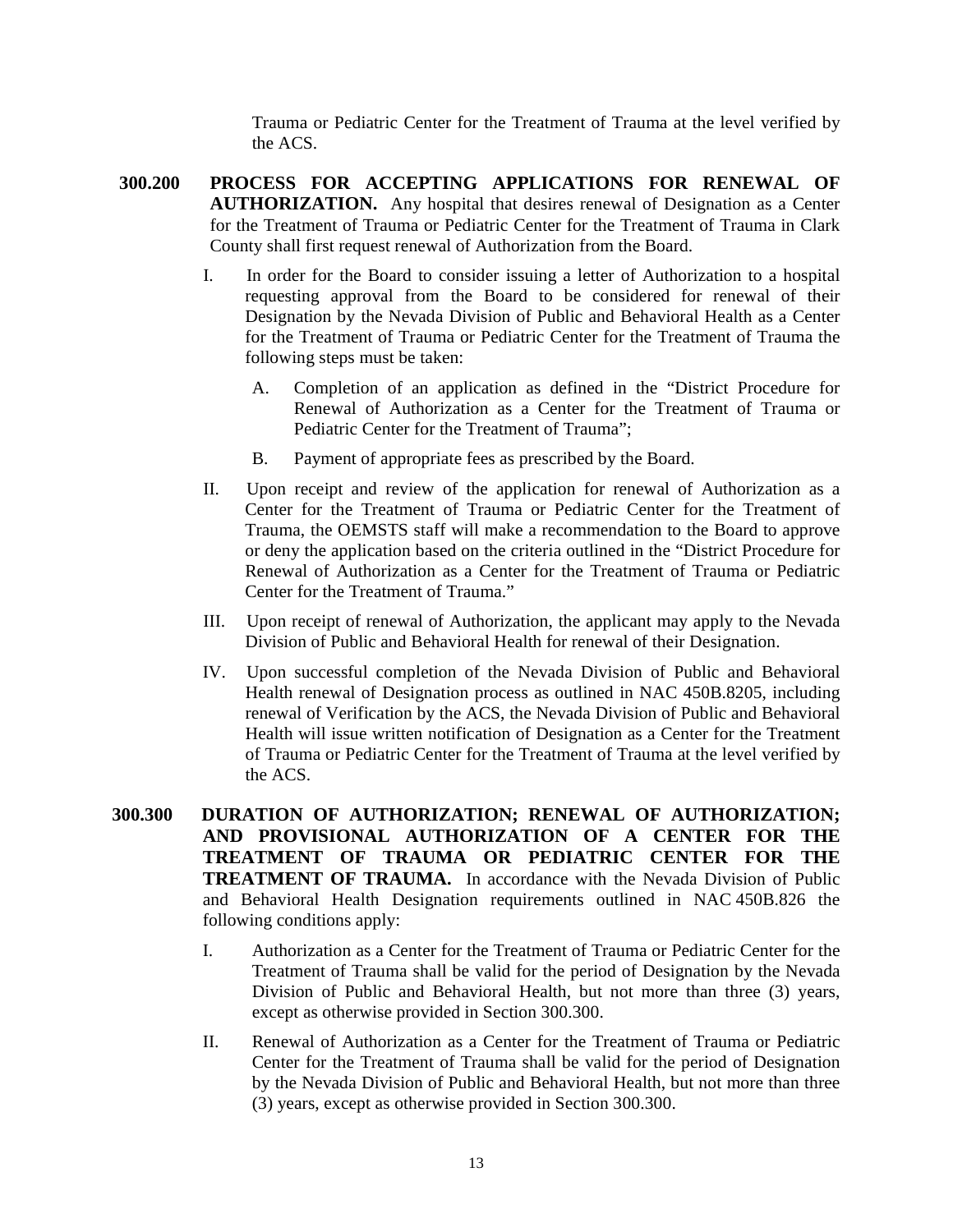- III. In conjunction with the Nevada Division of Public and Behavioral Health, if the OEMSTS finds extenuating circumstances exist while an application for renewal of Authorization is pending and that withholding the renewal of Authorization may have a detrimental impact on the health of the public, a recommendation may be made to the Board that a provisional Authorization be issued. The provisional Authorization shall be valid for the period of provisional Designation issued by the Nevada Division of Public and Behavioral Health, but not more than one (1) year. The Board may impose such conditions on the issuance of the provisional Authorization as it deems necessary.
- **300.400 PROCESS FOR REQUESTING CHANGE IN LEVEL OF DESIGNATION.** If a currently designated Center for the Treatment of Trauma or Pediatric Center for the Treatment of Trauma wishes to seek a higher level of Designation through the Nevada Division of Public and Behavioral Health, they must first request Authorization from the Board utilizing the process defined in Section 300.000 of these Regulations.
- **300.500 DENIAL OF INITIAL OR RENEWAL APPLICATION FOR AUTHORIZATION OR SUSPENSION OR REVOCATION OF EXISTING AUTHORIZATION BY THE BOARD.** In conjunction with the Nevada Division of Public and Behavioral Health conditions outlined in NAC 450B.830, NAC 450B.834, and NAC 450B.836:
	- I. The Board may deny an initial or renewal application for Authorization or may suspend or revoke an existing Authorization of a Center for the Treatment of Trauma or Pediatric Center for the Treatment of Trauma for, but not limited to the following reasons:
		- A. Failure to comply with the requirements of these Regulations or the applicable regulations adopted by the State Board of Health;
		- B. Failure to receive Verification from the ACS indicating that it has complied with the criteria established for a Level I, II or III Center for the Treatment of Trauma or Level I or II Pediatric Center for the Treatment of Trauma as published in the current "*Resources for Optimal Care of the Injured Patient*;"
		- C. Conduct or practice found to be detrimental to the health and safety of Patients;
		- D. Willful preparation or filing of false reports or records; or
		- E. Fraud or deceit in obtaining or attempting to obtain Authorization or renewal of Authorization.
	- II. When practical, the OEMSTS shall give written notice of the Board's decision within five (5) business days; however, advance notice is not required to be given by the OEMSTS if the Board, in conjunction with the Nevada Division of Public and Behavioral Health, determines that the protection of the health of the public requires immediate action. If the Board so determines, the OEMSTS may order a summary suspension of the Authorization pending proceedings for revocation or other action.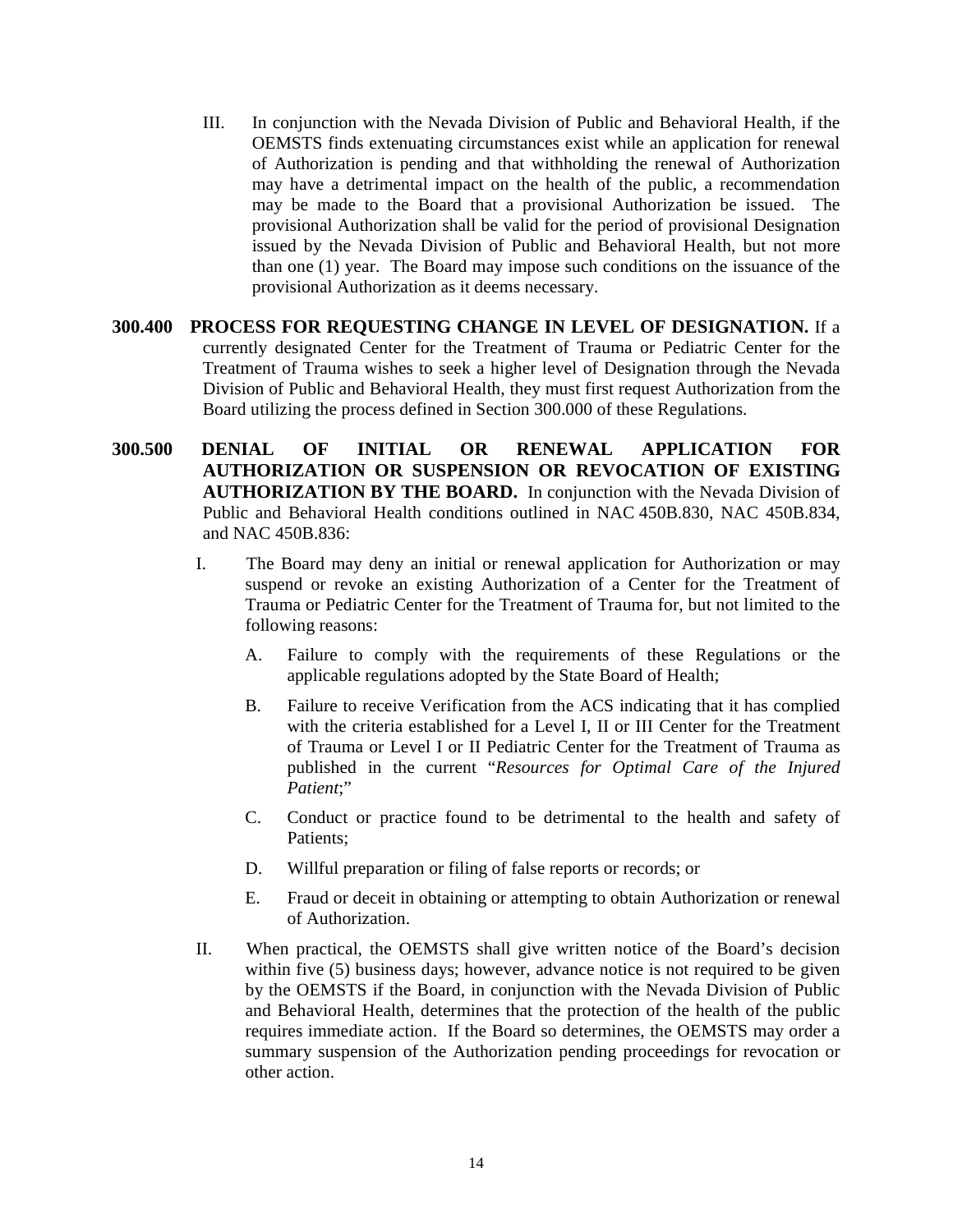- III. If a Center for the Treatment of Trauma or Pediatric Center for the Treatment of Trauma wishes to contest the actions of the Board taken pursuant to this section it must follow the appeal process outlined in Section 300.700.
- **300.600 WITHDRAWAL OF EXISTING AUTHORIZATION BY THE CENTER FOR THE TREATMENT OF TRAUMA OR PEDIATRIC CENTER FOR THE TREATMENT OF TRAUMA.** In conjunction with the Nevada Division of Public and Behavioral Health conditions outlined in NAC 450B.830, if a hospital chooses not to continue to be authorized as a Center for the Treatment of Trauma or Pediatric Center for the Treatment of Trauma or to change their Authorization to a lower level, it must submit a written notice to the OEMSTS at least six (6) months prior to the date it will discontinue providing trauma services at the authorized level.
- **300.700 APPEAL PROCESS FOR DENIAL OF APPLICATION FOR INITIAL OR RENEWAL AUTHORIZATION OR SUSPENSION OR REVOCATION OF EXISTING AUTHORIZATION.** The decisions of the Board of Health are considered final. Any appeal of the Board of Health's denial of an application for initial or renewal of Authorization as a Center for the Treatment of Trauma or Pediatric Center for the Treatment of Trauma, or suspension or revocation of an existing Authorization as a Center for the Treatment of Trauma or Pediatric Center for the Treatment of Trauma, can be made to the district court on a petition for judicial review in accordance with NRS 233B.130.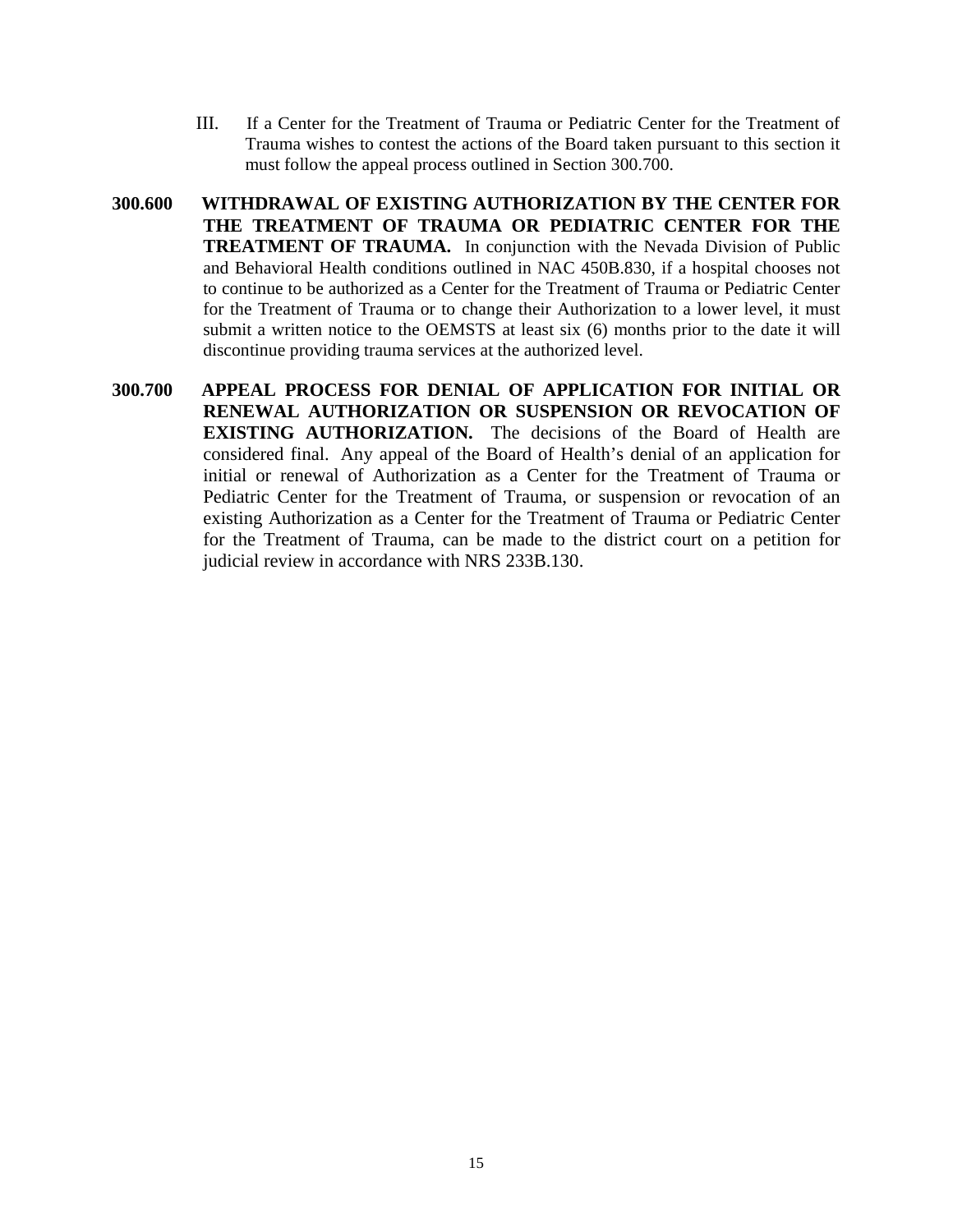## **SECTION 400 REGIONAL TRAUMA ADVISORY BOARD**

#### **400.000 REGIONAL TRAUMA ADVISORY BOARD.**

- I. The primary mission of the Southern Nevada Health District Regional Trauma Advisory Board (RTAB) is to support the Health Officer's role to ensure a high quality system of Patient care for the victims of trauma within Clark County and the surrounding areas by making recommendations and assisting in the ongoing design, operation, evaluation and revision of the system from initial Patient access to definitive Patient care.
- II. The RTAB shall consist of members appointed by the Health Officer.
	- A. Standing members of the RTAB shall be:
		- 1. One (1) trauma medical director from each designated trauma center;
		- 2. One (1) trauma program manager from each designated trauma center;
		- 3. The chairman of the Medical Advisory Board; and
	- B. Upon request of the Health Officer, organizations and associations that have an interest in the care of the victims of trauma shall submit to the Health Officer written nominations for appointment to the RTAB.
	- C. After considering the nominations submitted pursuant to paragraph B, the Health Officer shall appoint to the RTAB:
		- 1. One (1) administrator from a non-trauma center hospital system;
		- 2. One (1) person representing the public providers of advanced emergency care;
		- 3. One (1) person representing the private franchised providers of advanced emergency care;
		- 4. One (1) person representing health education and prevention services;
		- 5. One (1) person representing the payers of medical benefits for the victims of trauma;
		- 6. One (1) person representing the general public;
		- 7. One (1) person representing rehabilitation services;
		- 8. One (1) person with knowledge of legislative issues/advocacy;
		- 9. One (1) person involved in public relations/media; and
		- 10. One (1) person with knowledge of system financing/funding
	- D. In addition to the members set forth in paragraphs A. and C., an employee of the Health District whose duties relate to the administration and enforcement of these Regulations will be an ex officio member of the RTAB.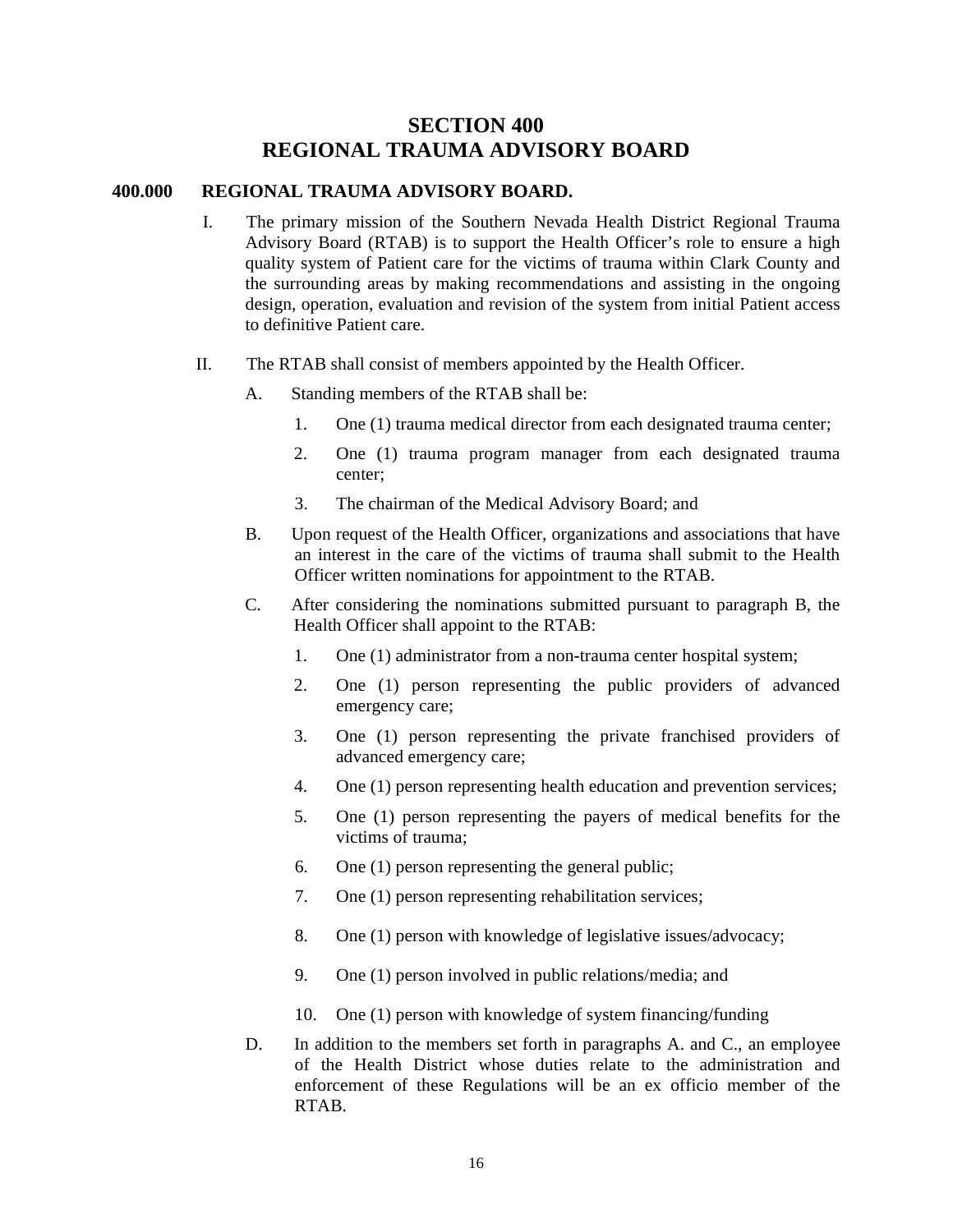- III. Each standing member may designate an alternate member to serve in his/her place should he/she be temporarily unable to perform the required duties of this section. The Health Officer will designate or approve the alternates for the other members of the Board.
- IV. Appointed members of the RTAB shall serve two (2) year terms, from July 1 through June 30 of the second year. The Health Officer may appoint persons to fill the unexpired portion of the terms of vacant positions on the RTAB in the manner prescribed in this section. The members shall elect their chairman from amongst the body.
- V. Voting shall be done by roll call vote. The chairman of the RTAB may vote on all issues before the body. Issues shall be passed by a simple majority.
- VI. Members of the RTAB may establish subcommittees to study specific matters falling within the area of responsibility of the RTAB.
- VII. The RTAB shall:
	- A. Review and advise the Health Officer regarding the management and performance of trauma services in this county;
	- B. Advise the Health Officer on matters of policy relating to trauma care;
	- C. Advise the Board and the Health Officer with respect to the preparation and adoption of regulations regarding trauma care;
	- D. Evaluate the effectiveness of the trauma system based on statistical analysis of EMS/trauma data collected; and
	- E. Establish a trauma peer review committee to review, monitor, and evaluate trauma system performance and make recommendations for system improvements. When functioning as a peer review committee, the committee derives its authority and privilege from NRS 49.117 through NRS 49.123 and NRS 49.265.
- VIII. The RTAB shall meet on a quarterly basis unless the chairman determines that more or less frequent meetings are necessary.
- III. Members of the RTAB shall serve without pay.
- IV. The RTAB members shall disclose any direct or indirect interest in or relationship with any individual or organization that proposes to enter into any transaction with the Board (NRS 281A.420).
- V. Nothing contained herein shall be construed as making any action or recommendation of the RTAB binding upon the Health Officer or the Board.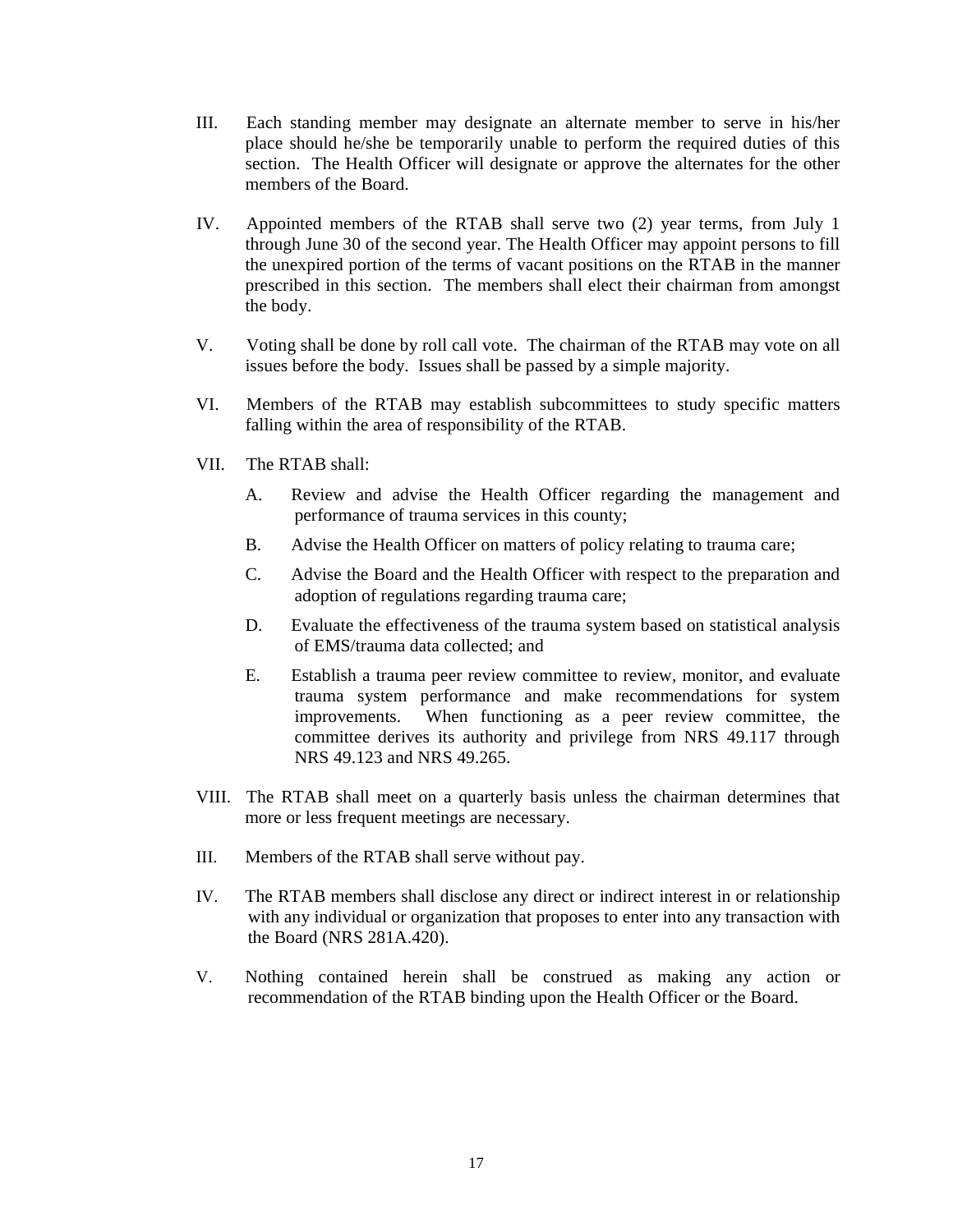## **SECTION 500 TRAUMA MEDICAL AUDIT COMMITTEE**

#### **500.000 TRAUMA MEDICAL AUDIT COMMITTEE.**

- I. The Trauma Medical Audit Committee (TMAC) is a multidisciplinary medical review committee of the District Board of Health that will meet regularly, including as a peer review committee, to review, monitor, and evaluate trauma system performance and make recommendations for system improvements. The TMAC, when functioning as a peer review committee, derives its authority and privilege from NRS 49.117 - 49.123; NRS 49.265; and NRS 450B.237.
- II. The scope of the TMAC shall include, but not be limited to:
	- A. Participation in the development, implementation, and evaluation of medical audit criteria;
	- B. Review and evaluation of trauma care in the county;
	- C. Review of trauma deaths in the county;
	- D. Participation in the designing and monitoring of quality improvement strategies related to trauma care; and
	- E. Participation in research projects.
- III. The TMAC shall consist of the following members:
	- A. The Standing TMAC members shall be appointed by the Health Officer. They include:
		- 1. Trauma medical director from each designated trauma center
		- 2. Trauma program manager from each designated trauma center
		- 3. County medical examiner or designee
		- 4. EMSTS manager or designee
		- 5. Neurosurgeon recommended by the Health Officer
		- 6. Anesthesiologist recommended by the Health Officer
		- 7. Orthopedic surgeon recommended by the Health Officer
		- 8. Emergency Physician not affiliated with a trauma center, recommended by the Health Officer
		- 9. Permitted emergency medical services agency medical director/quality improvement coordinator recommended by the Health Officer.
	- B. Ad hoc members that may participate include other relevant individuals or subject matter experts, as determined by the chairman and Health Officer.
- IV. Each standing member may designate an alternate member to serve in their place should they be temporarily unable to perform the required duties of this section. The Health Officer will designate or approve the alternates for the other members of the TMAC.